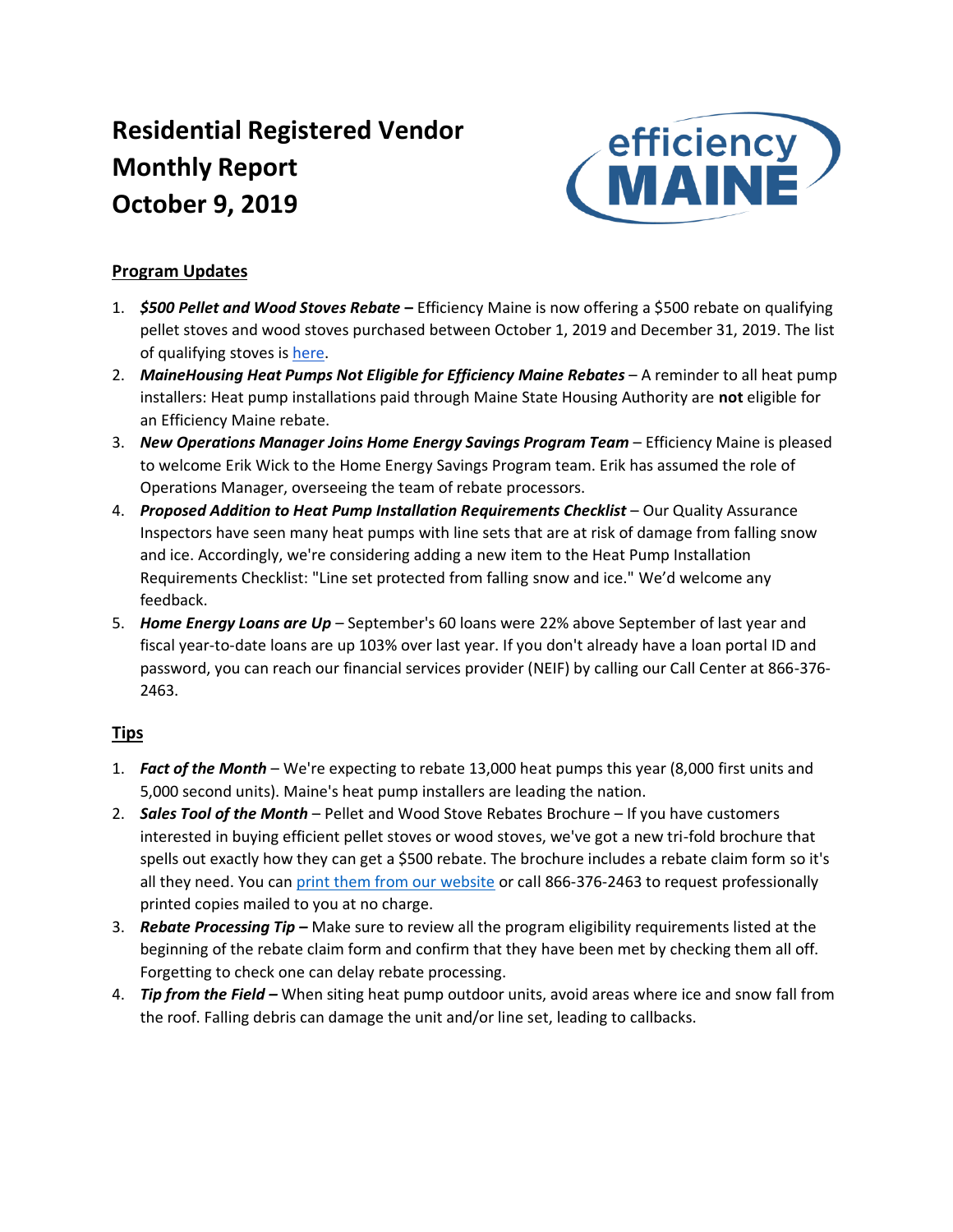### **Home Energy Savings Program (HESP)**

# **# HESP Rebate Type FYTD 15 FYTD 16 FYTD 17 FYTD 18 FYTD 19 FYTD 20** 1 | Heat Pumps - 1st Indoor Units | 2,509 | 1,493 | 1,450 | 1,622 | 1,525 | 2,487 2 | Heat Pumps - 2nd Indoor Units |  $0 \mid 0 \mid 17 \mid 731 \mid 730 \mid 1,333$ 3 Air Sealing 482 332 256 198 256 248 4 Attic Insulation 177 182 166 129 176 210 5 Basement Insulation 173 108 108 84 67 131 168 6 Wall Insulation 35 36 50 32 72 66 7 Pellet Boiler 97 23 14 5 6 10 8 Geothermal HP 17 17 17 17 11 3 3 5 **Total Measures Installed 3,490 2,191 2,048 2,787 2,899 4,527**

#### **HESP Year-Over-Year Comparison**



(July 1 – September 30)